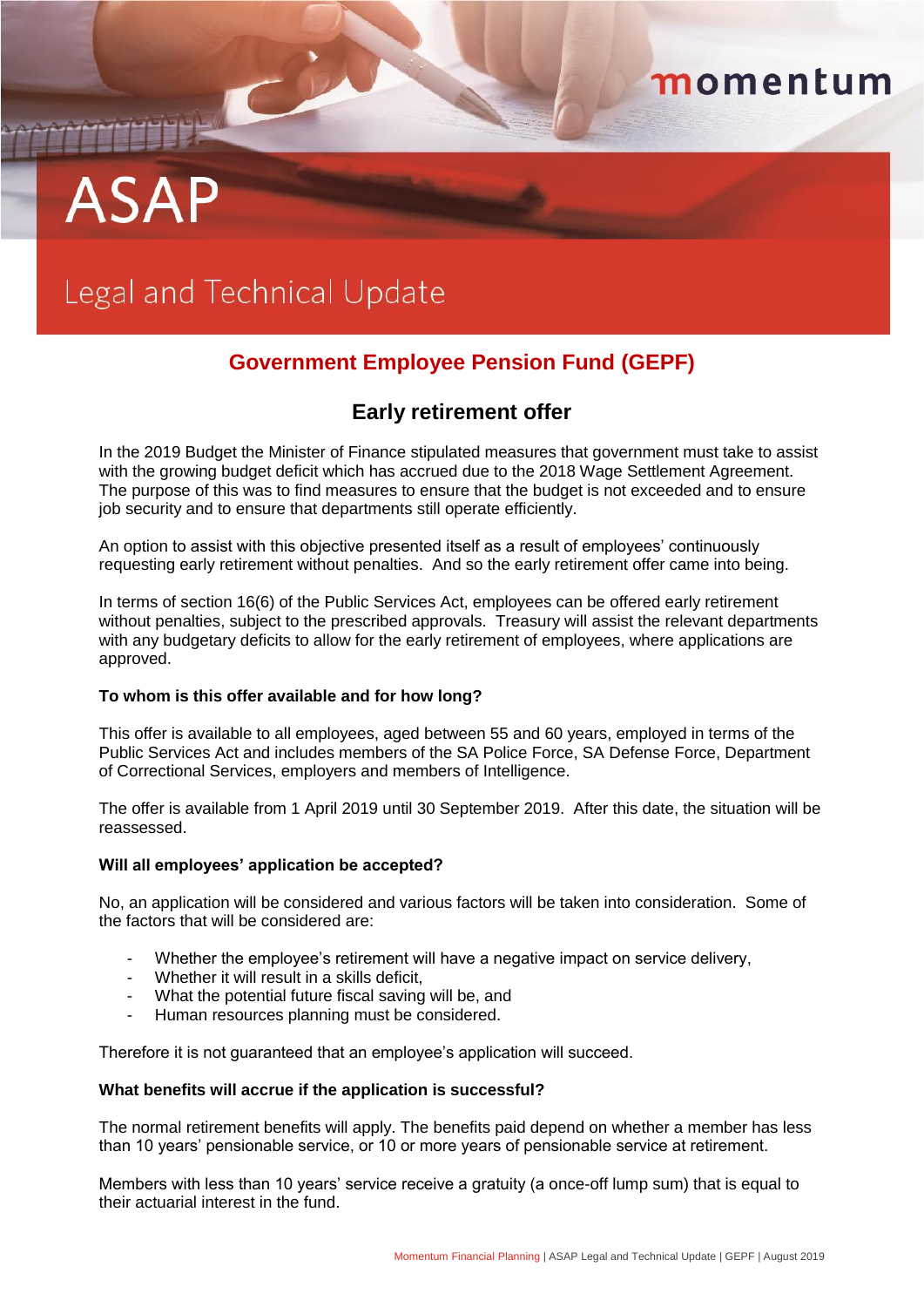Members with 10 or more years' service receive a gratuity and a monthly pension (annuity). In this instance the member does not have a choice in the matter. There is no option to transfer the capital funding the annuity income to another compulsory annuity fund.

#### **What is so 'special' about this offer?**

Under normal circumstances, members may retire early, meaning before reaching the normal retirement age. The Public Services Act determines that members may retire early between the ages of 55 and 60; however, it will be subject to penalties.

The member's years of pensionable service will once again assist in determining the benefits. Members with 10 or more years of service receive annuities and gratuities. These are calculated in the same way as for normal retirement, but with a reduction (the penalty) of a third of one percent (0.33%) for each month between the dates of early retirement and normal retirement.

During this window period, no penalties will be levied on the retirement benefit.

#### **Additional benefits incidental to early and normal retirement**

The following benefits always form part of early retirement or retirement benefits:

- Pro-rata service bonus this is basically equal to one month's salary and then adjusted downwards for each month in the year that the employee will not be working;
- Leave pay compensation for unused leave days;
- Compensation for medical assistance (post-retirement medical benefit) this is based on the number or pensionable service years and the years member to a medical scheme.
	- $\circ$  Different compensation amounts apply depending on year's membership (either more or less than 15 years).
	- o Where the years' service is less than 15 years, a lump sum amount will be payable.
	- $\circ$  Where the years' service exceeds 15 years, a portion of the medical scheme contribution will be paid by the government for the rest of the member's life.
- Housing allowance employees linked to the Government Employee Housing Scheme (GEHS) or the Individual-Linked Savings Facility (ILSF) will be entitled to their accumulated savings;
- Resettlement costs that may apply to retiring employees.

As this is a voluntary early retirement offer, there are no severance or retrenchment benefits payable.

#### **Which factors should one consider when advising a client on this offer?**

When advising a client on the early retirement option one must ensure that the client makes an informed decision and that all factors are presented. Some of the most important factors to consider include the following:

- The retirement benefit is calculated using the total year's pensionable service at the time as well as the final salary.
	- $\circ$  When early retirement is taken, the pensionable service at that time is taken into account to determine the retirement benefits, which will inevitably be less that when the client waits for normal retirement.
	- $\circ$  As the client is retiring early, all future increases will be missed. The result is that the potential final salary at normal retirement is sacrificed.
	- $\circ$  It is necessary to illustrate the early retirement benefit compared to the normal retirement benefit to the client to allow them to make an informed decision.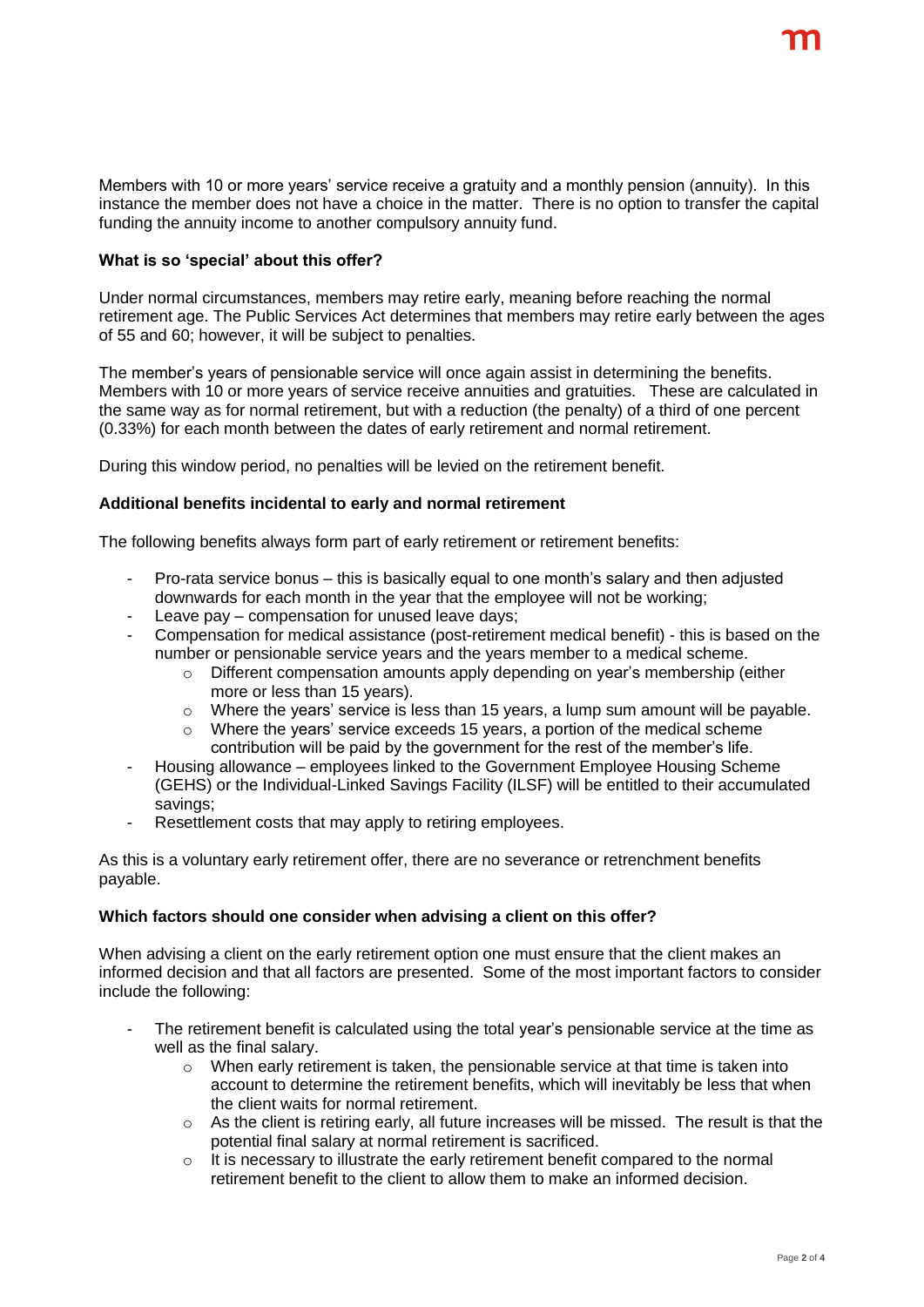- If an employee has more than 15 years' service, the post-retirement medical scheme assistance is very favourable. One has to consider the years' service of the client and the impact the early retirement can have on this future benefit.
- The client's overall retirement plan must be revisited as the change in benefits can have a large impact on the future success of the plan.

#### **What are the other options an employee can consider?**

As this is totally voluntary, the employee does not have to apply for early retirement, but can instead either wait for normal retirement or can also consider resignation.

#### **How does the offer compare to resignation?**

When a member resigns or is discharged due to misconduct or an illness or injury caused by the member's own doing, the member will have one of two options:

- Be paid a gratuity (a once-off lump sum) which may be subject to income tax; **OR**
- Transfer their benefits to an approved retirement fund. If benefits are being transferred, the GEPF pays the member's actuarial interest to the member's new fund. The amount that is transferred to an approved retirement fund is not taxed at this point and tax is only deducted when the member retires or withdraws and receives a lump sum from the new fund.

The member cannot select a combination of the two options – it is the one or the other.

Note:

- On resignation the member loses the pro-rata bonus, the leave pay lump sum as well as any post-retirement medical aid benefits, housing subsidy, etc. Therefore it is imperative to keep this in mind when a client is weighing up resignation from the fund.
- In addition, if a member resigns vs. retires, the spouse's pension and orphan's pension benefits will also be lost.

When a transfer is contemplated, one must take note of the restriction imposed by the GEPF Law regarding accessibility to the funds, prior to retirement and at retirement. The wording in the GEPF Law is as follows:

*Such transfer shall be made subject to the rules of the approved retirement fund specifying that, with reference to the transfer benefit, any subsequent lump sum benefit payable by that fund or any successor fund to the member and/or his beneficiaries shall be limited to one third of the said transfer benefit, with interest. The balance of the member's transfer benefit with interest, after deduction of any lump sum payment referred to above, shall be applied for the purchase of an annuity, albeit immediately or upon the member's ultimate retirement.*

There are different interpretations of the rule. However, it is clear that the member may not receive more than one third of the transfer value plus interest. In the case of a pension preservation fund, this restriction must be noted if a member wants to take a pre-retirement withdrawal. Any lump sum amount withdrawn from the preservation fund prior to retirement will therefore impact the ability to receive another lump sum at retirement.